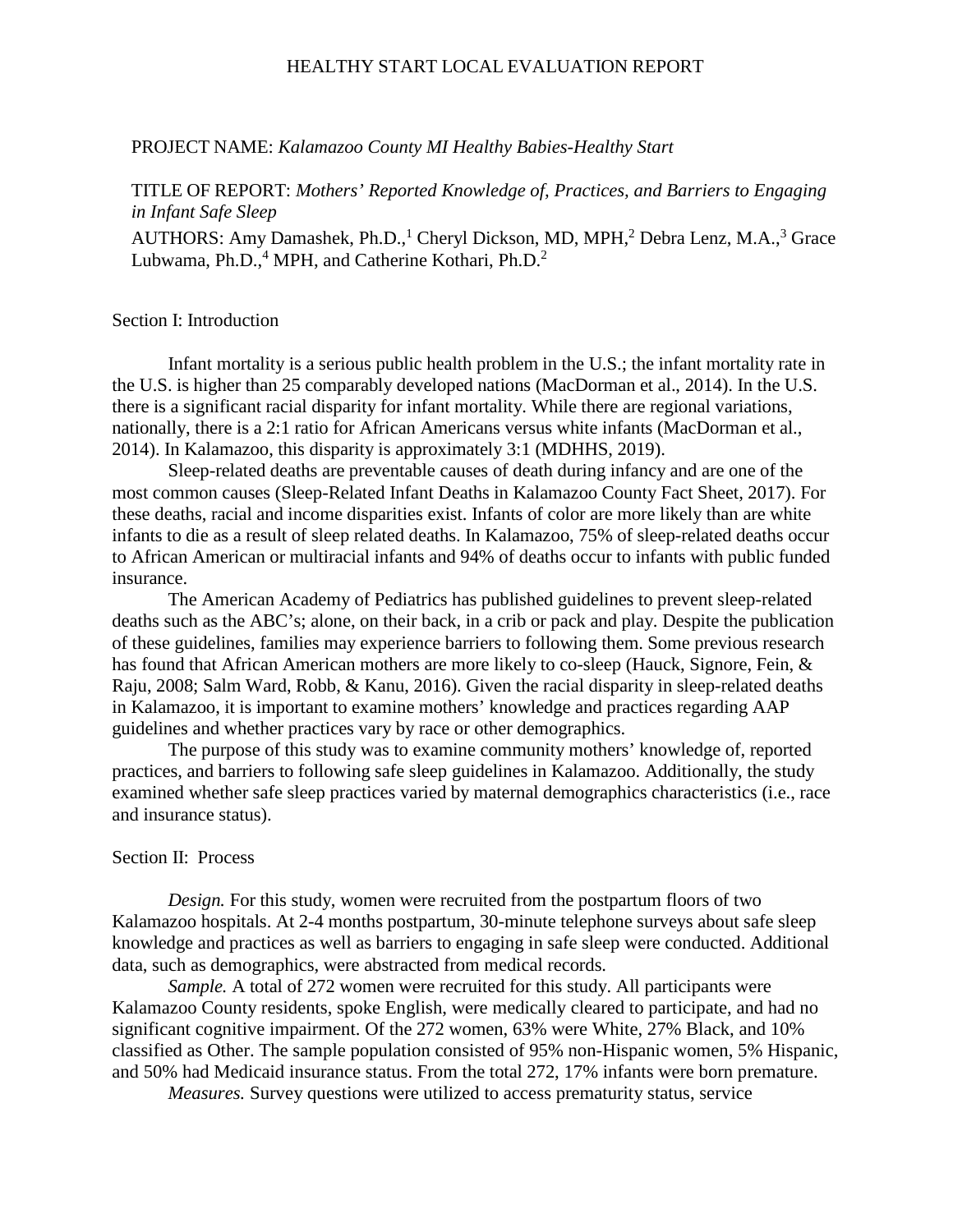### HEALTHY START LOCAL EVALUATION REPORT

enrollment, safe sleep practices, and knowledge and barriers. Yes and no  $(y/n)$  formatted questions were used as well as coded open-ended questions.

#### Section III: Findings/Discussion

*Results.* Study participants were asked the following yes or no questions, "My baby sleeps; (1) in a crib or portable crib, (2) on a firm or hard mattress, (3) with pillows, a bumper pad, a thick blanket or stuffed toys, (4) with an infant positioner, (5) with me or another person. Participates were then asked these open-ended questions; *Who*: "There is a lot of advice these days about how babies should be put to sleep. Who has directly talked to you about this?", *Knowledge:* "What do you remember them telling you?" and, *Barriers:* "The safest way to put your baby to sleep is Alone, On Their Back, In A Crib Or Pack N Play. There are a lot of things that can get in the way of following these recommendations. What is the hardest part for you?".

In regard to safe sleep knowledge, 98% of participants reported someone talked to them about safe sleep. In most cases, in was a hospital staff (71%) or pediatrician (53%). The most common guidelines recalled were placing a child on their back (90%) and putting nothing in the sleeping space with the baby (74%). Fewer mothers noted the importance of placing a baby in a crib or pack-and-play (48%), sleeping alone (39%), or lying on a firm flat surface (32%).

Most women (95%) reported following four of five safe sleep practices; back to sleep, no objects in sleeping surface, place baby in crib or pack-n-play, and firm/flat surface. Although 86% of women reported that their baby does not co-sleep,14% still reported engaging in cosleeping. The study found that Safe sleep practices were not associated with insurance status (Medicaid or private), infant prematurity or participation in home visiting services. Data trends suggest that Hispanic mothers are less likely to place their infant on a firm/flat surface ( $\gamma$ 2 = 3.3, *p* = .07). Trends further suggest that mothers of color, African American 13%, and Other 32%, are more likely to co-sleep than White mothers  $12\%$  ( $\chi$ 2 = 3.1, *p* = .08).

Regarding barriers to following safe sleep guidelines, 42% reported having no barriers. Of those who reported having barriers to engaging in safe sleep (58%), the top 3 barriers were; baby sleeping alone (71%), baby sleeping back (10%), and keeping items out of crib: 7%. The top 3 barriers to baby sleeping alone were as follows; difficulty getting baby to sleep (36%), barriers related to breastfeeding (19%) and exhaustion (14%).

*Discussion.* Mothers were least likely to recall guidelines related to refraining from cosleeping and placing infants on a firm/flat surface. Mothers reported that refraining from cosleeping was the most difficult guideline to follow This was most often related to difficulty getting infants to fall asleep. Despite differences in rates of sleep-related deaths by race and income, income and was not significantly associated with safe sleep practices. African American women were not more likely to co-sleep, mothers of "other" races were. This may be difficult to interpret given the small numbers of women from different backgrounds in the "other" category. This study has potential limitations. Measures included maternal self-report of practices which may create bias. Since there was a small representation of "other" races, the study could benefit from a larger representation.